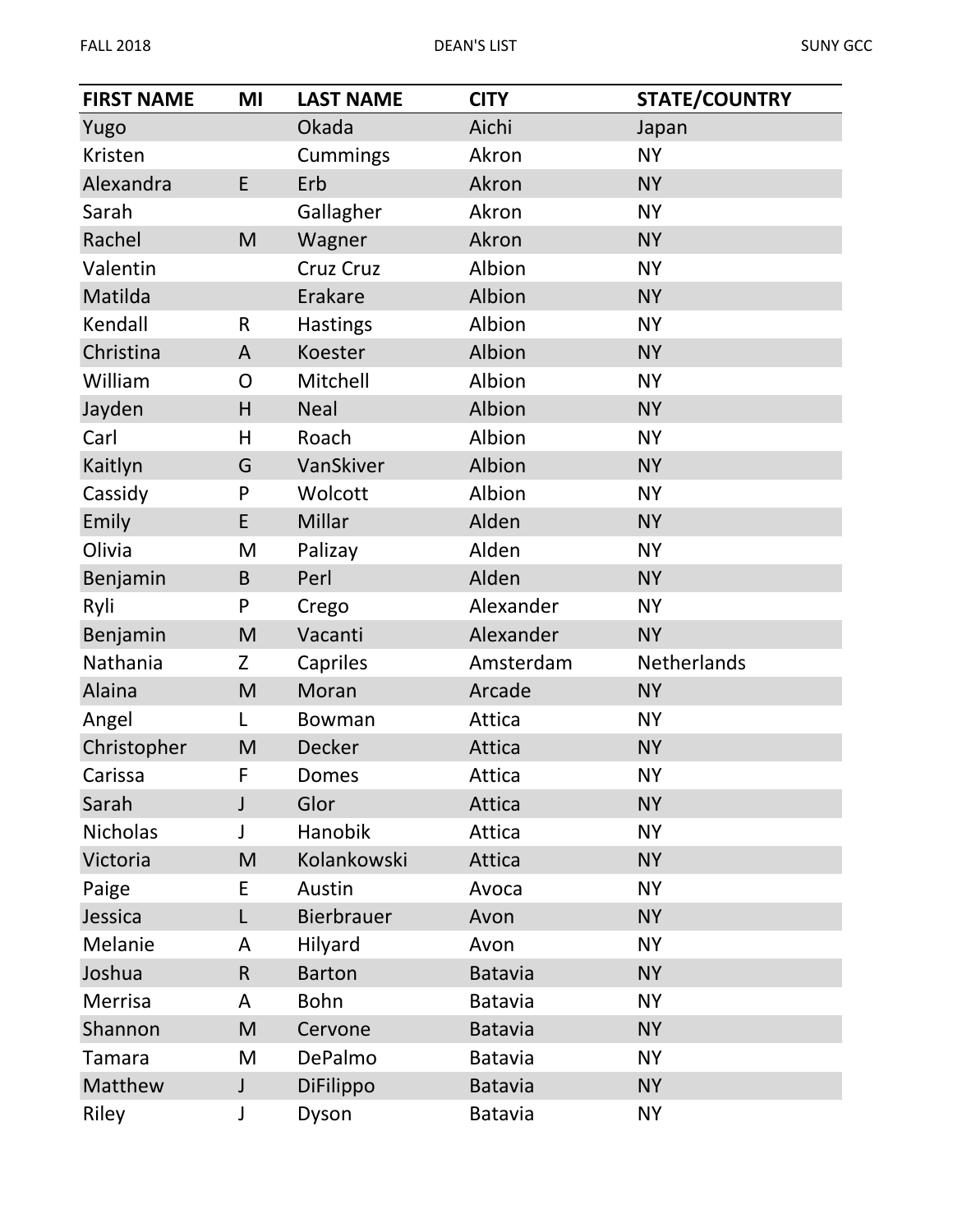| Rikki         | A              | Ettinger         | <b>Batavia</b>      | <b>NY</b>             |
|---------------|----------------|------------------|---------------------|-----------------------|
| Matthew       | M              | Fouquet          | <b>Batavia</b>      | <b>NY</b>             |
| Andrew        | J              | Frank            | <b>Batavia</b>      | <b>NY</b>             |
| Jason         | S              | Guiste           | <b>Batavia</b>      | <b>NY</b>             |
| Shelby        | $\mathsf J$    | Hill             | <b>Batavia</b>      | <b>NY</b>             |
| Samantha      | E              | <b>Hyback</b>    | <b>Batavia</b>      | <b>NY</b>             |
| Kesa          | M              | Janes            | <b>Batavia</b>      | <b>NY</b>             |
| Amy           | E              | Kabel            | <b>Batavia</b>      | <b>NY</b>             |
| Melissa       | A              | Ladin            | <b>Batavia</b>      | <b>NY</b>             |
| Paul          | $\mathsf S$    | Luce             | <b>Batavia</b>      | IA                    |
| <b>Nicole</b> | A              | Mickey           | <b>Batavia</b>      | <b>NY</b>             |
| Cassidy       | Q              | Miller           | <b>Batavia</b>      | <b>NY</b>             |
| Katrina       | $\mathsf{P}$   | Mogavero         | <b>Batavia</b>      | <b>NY</b>             |
| Chase         | N              | Monachino        | <b>Batavia</b>      | <b>NY</b>             |
| Jessica       | L              | Newton           | <b>Batavia</b>      | <b>NY</b>             |
| Ashlee        | E              | Ohlson           | <b>Batavia</b>      | <b>NY</b>             |
| Kaelin        |                | Proefrock        | <b>Batavia</b>      | <b>NY</b>             |
| Taylor        | J              | <b>Stefaniak</b> | <b>Batavia</b>      | <b>NY</b>             |
| Chandah       | M              | Sundown          | <b>Batavia</b>      | <b>NY</b>             |
| Mason         | W              | Turner           | <b>Batavia</b>      | <b>NY</b>             |
| Sabrina       |                | Walton           | <b>Batavia</b>      | <b>NY</b>             |
| Gabriel       | O              | <b>Diaz</b>      | Bayamon             | <b>PR</b>             |
| Jack          | $\overline{O}$ | Sharman-Dodd     | <b>Bedfordshire</b> | <b>United Kingdom</b> |
| Christian     | G              | <b>Stuck</b>     | Belmont             | <b>NY</b>             |
| Reilly        | A              | Clark            | <b>Bergen</b>       | <b>NY</b>             |
| Taylor        | $\mathsf R$    | Dimmig           | Bergen              | <b>NY</b>             |
| Marlaina      |                | Fee              | Bergen              | <b>NY</b>             |
| Kitana        | R              | Maher            | Bergen              | <b>NY</b>             |
| Justin        | $\mathsf{P}$   | Edwards          | <b>Bliss</b>        | <b>NY</b>             |
| Micah         | D              | Allen            | <b>Brockport</b>    | <b>NY</b>             |
| Pabitra       |                | Bhattarai        | <b>Brockport</b>    | <b>NY</b>             |
| Abigail       | J              | Gurgel           | <b>Brockport</b>    | <b>NY</b>             |
| Zachary       | К              | <b>Harris</b>    | <b>Brockport</b>    | <b>NY</b>             |
| Michael       | $\mathsf R$    | Sullivan         | <b>Brockport</b>    | <b>NY</b>             |
| Carla         | A              | Watson           | <b>Brockport</b>    | <b>NY</b>             |
| <b>Tobias</b> | W              | Boyland          | <b>Buffalo</b>      | <b>NY</b>             |
| Andre         | T              | Jones            | <b>Buffalo</b>      | <b>NY</b>             |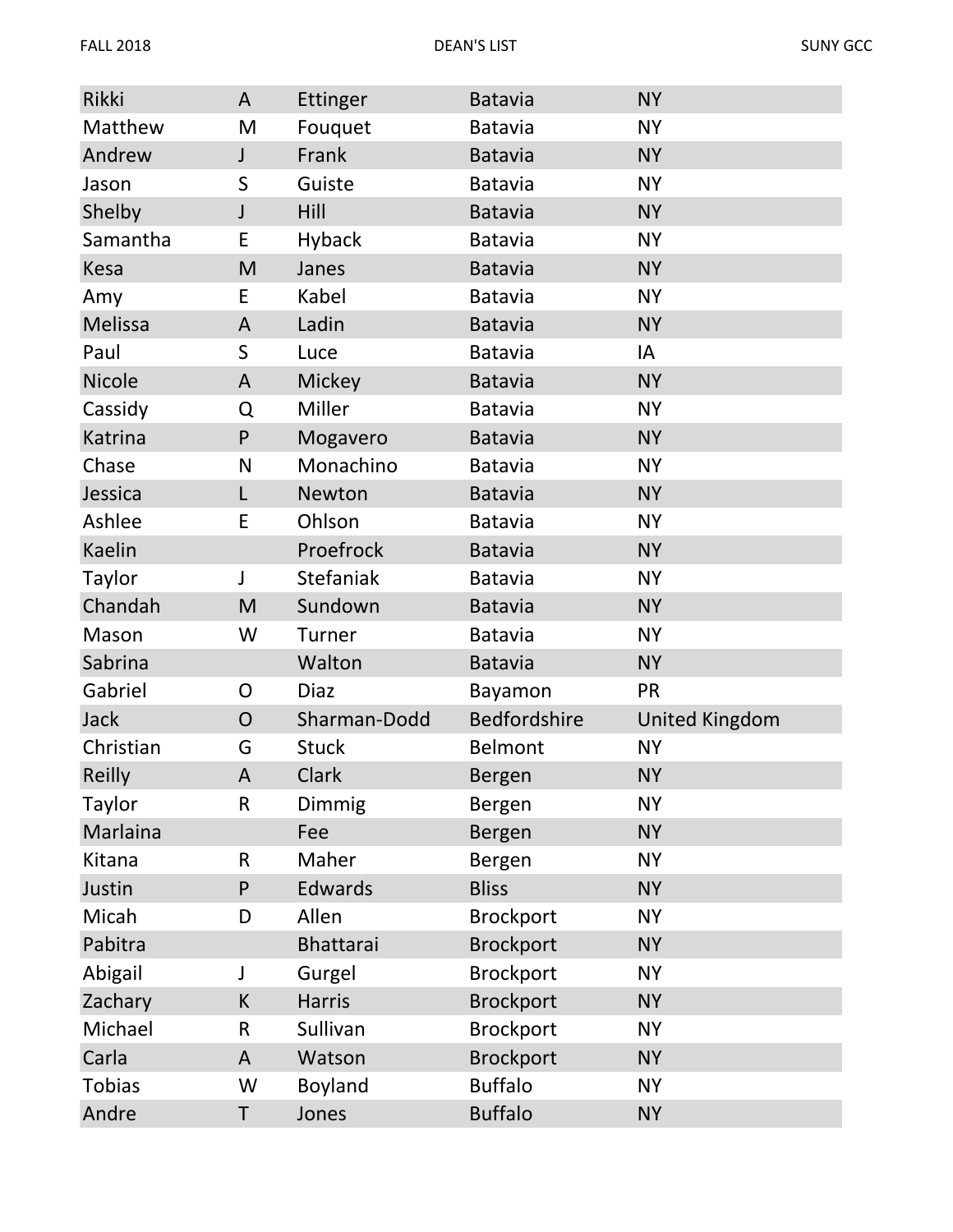| Matthew         | J           | Laskowski              | <b>Buffalo</b> | <b>NY</b>                   |
|-----------------|-------------|------------------------|----------------|-----------------------------|
| Odilla          | E           | Lawvere                | <b>Buffalo</b> | <b>NY</b>                   |
| Nathan          | A           | Knickerbocker          | <b>Byron</b>   | <b>NY</b>                   |
| Adam            | K           | Howard                 | Caledonia      | <b>NY</b>                   |
| Samantha        | M           | <b>Maurer</b>          | Caledonia      | <b>NY</b>                   |
| Hiago           |             | <b>Barros De Souza</b> | Cerquilho, SP  | <b>Brazil</b>               |
| <b>Brittany</b> | N           | Rehberg                | Churchville    | <b>NY</b>                   |
| Samuel          |             | Rende                  | Churchville    | <b>NY</b>                   |
| Kelly           | L           | <b>Drake</b>           | Conesus        | <b>NY</b>                   |
| Emmalynn        | G           | Gibson                 | Conesus        | <b>NY</b>                   |
| Lynne           | M           | <b>Blake</b>           | Corfu          | <b>NY</b>                   |
| Ashlee          | L           | Gilchrist              | Corfu          | <b>NY</b>                   |
| <b>Brandon</b>  | W           | Kowalski               | Corfu          | <b>NY</b>                   |
| Bethany         | A           | Pfennig                | Corfu          | <b>NY</b>                   |
| Julia           | A           | Starczewski            | Corfu          | <b>NY</b>                   |
| Zachary         | D           | <b>Von Kramer</b>      | Corfu          | <b>NY</b>                   |
| Veronica        | К           | Martin                 | Cowlesville    | <b>NY</b>                   |
| Elana           | M           | Emerson                | Cuba           | <b>NY</b>                   |
| Sha-Ony         |             | Obispa                 | Curacao        | <b>Netherlands Antilles</b> |
| <b>Navaily</b>  | M           | Petrona                | Curacao        | <b>Netherlands Antilles</b> |
| Catelyn         | J           | Cassidy                | Dalton         | <b>NY</b>                   |
| Sydney          | E           | Crittenden             | Dalton         | <b>NY</b>                   |
| Kathleen        | L           | Barnhardt              | Dansville      | <b>NY</b>                   |
| <b>Kevin</b>    | M           | Conway                 | Dansville      | <b>NY</b>                   |
| Michael         |             | Farley                 | Dansville      | <b>NY</b>                   |
| <b>Baylie</b>   | M           | Harnish                | Dansville      | <b>NY</b>                   |
| Abdullah        |             | Muhammad               | Dansville      | <b>NY</b>                   |
| <b>Brandon</b>  |             | Wadsworth              | Dansville      | <b>NY</b>                   |
| Tyler           | M           | Woollett               | Dansville      | <b>NY</b>                   |
| Jordan          | E           | Young                  | Dansville      | <b>NY</b>                   |
| Grace           | N           | Marzolf                | Darien Center  | <b>NY</b>                   |
| <b>Dustin</b>   | D           | Wheeler                | Darien Center  | <b>NY</b>                   |
| Raymond         | M           | Cook                   | Delevan        | <b>NY</b>                   |
| Kamryn          | $\mathsf C$ | Kenny                  | Delevan        | <b>NY</b>                   |
| <b>Brent</b>    | M           | <b>Nourse</b>          | Delevan        | <b>NY</b>                   |
| Celestia        | K           | Chandler               | Elba           | <b>NY</b>                   |
| Anthony         |             | Roman                  | Elmira         | <b>NY</b>                   |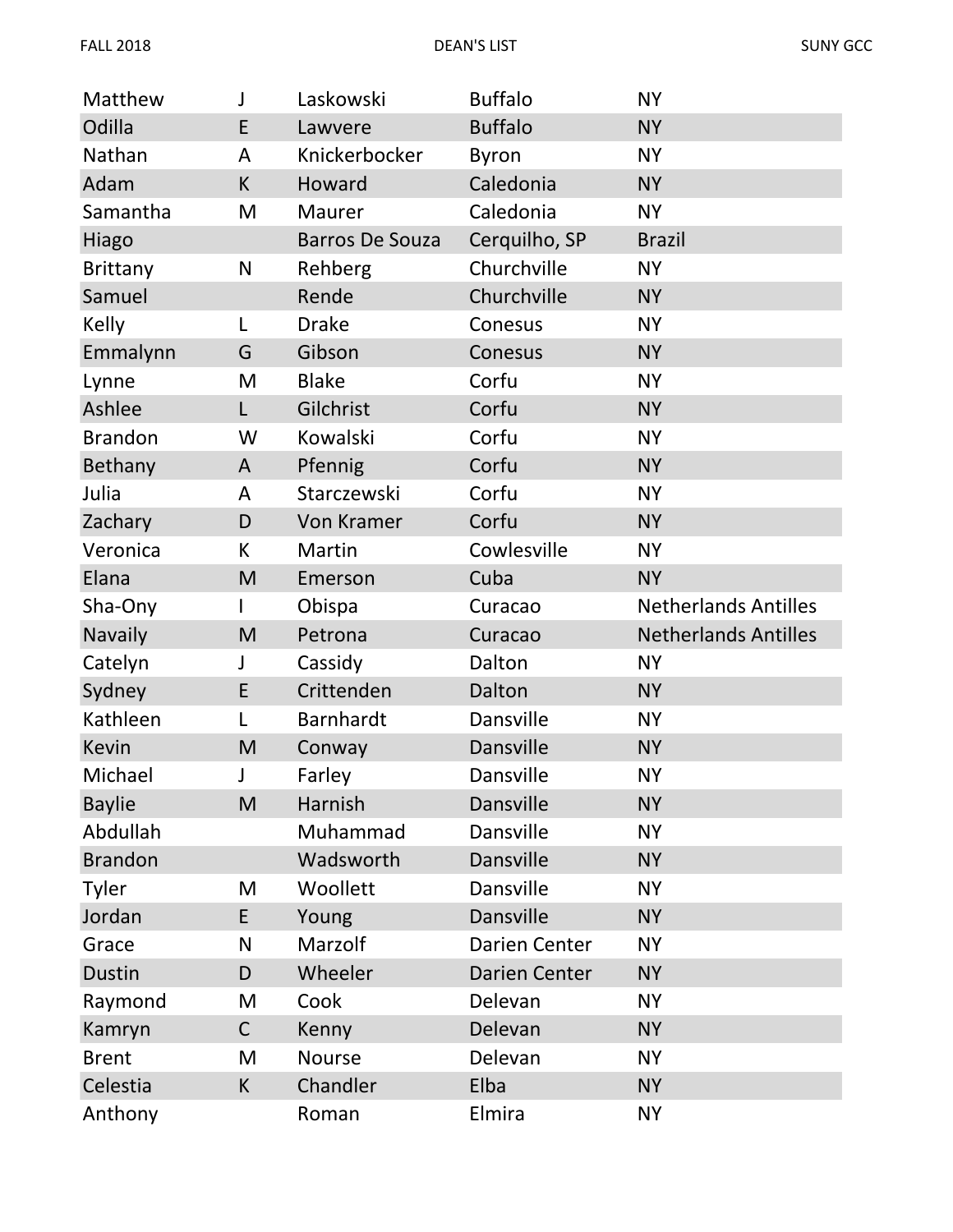| Osasuyi        |              | Obadiaru       | Elmont               | <b>NY</b>      |
|----------------|--------------|----------------|----------------------|----------------|
| James          |              | Lighton        | <b>Essex</b>         | United Kingdom |
| Adriana        |              | Jacobs         | Fairport             | <b>NY</b>      |
| Daniel         | J            | Sullivan       | Fairport             | <b>NY</b>      |
| Annika         |              | Staffo         | Farmington           | <b>NY</b>      |
| Nakita         | P            | Doxey          | Friendship           | <b>NY</b>      |
| Victoria       |              | Lescher        | Gainesville          | <b>NY</b>      |
| Bethany        | G            | Albert         | Geneseo              | <b>NY</b>      |
| <b>Brianna</b> | N            | <b>Bendzus</b> | Geneseo              | <b>NY</b>      |
| Frank          | J            | Ikeler         | Geneseo              | <b>NY</b>      |
| Melissa        | $\mathsf C$  | Smith          | Geneva               | <b>NY</b>      |
| Eric           | L            | Michnik        | Hamburg              | <b>NY</b>      |
| Rebecca        | M            | Naber          | Hamburg              | <b>NY</b>      |
| Conner         | $\mathsf{R}$ | Schmit         | Hamburg              | <b>NY</b>      |
| Alyssa         | $\mathsf R$  | Gilzow         | Hamlin               | <b>NY</b>      |
| <b>Brennan</b> | E            | Lyon           | Hamlin               | <b>NY</b>      |
| Teaghan        | $\mathsf S$  | Aroneseno      | <b>Hemlock</b>       | <b>NY</b>      |
| Ashley         | D            | Granata        | Henrietta            | <b>NY</b>      |
| Sierra         | $\mathsf{J}$ | <b>McKay</b>   | Holland              | <b>NY</b>      |
| Bethany        | E            | Bentivegna     | Holley               | <b>NY</b>      |
| <b>Kelsey</b>  | G            | <b>Daniels</b> | Holley               | <b>NY</b>      |
| Henry          | F            | Haggerton      | Holley               | <b>NY</b>      |
| Tyler          | J            | <b>Harkins</b> | Holley               | <b>NY</b>      |
| Jessica        | J            | Scott          | Holley               | <b>NY</b>      |
| Courtney       | M            | Winkley        | Holley               | <b>NY</b>      |
| Zachary        | J            | Falta          | Honeoye Falls        | <b>NY</b>      |
| Kathleen       | M            | <b>Wiggins</b> | <b>Honeoye Falls</b> | <b>NY</b>      |
| Aleah          | S            | Libordi        | Hornell              | <b>NY</b>      |
| <b>Taylor</b>  | M            | Plank          | Hornell              | <b>NY</b>      |
| Melinda        | L            | Hahn           | Hunt                 | <b>NY</b>      |
| Hitomi         |              | Kawagoe        | Hyogo                | Japan          |
| Yoshiki        |              | Takai          | Izumi, Osaka         | Japan          |
| Zhensong       |              | Lyu            | Jinan                | China          |
| Reina          |              | Kondo          | Kanagawa             | Japan          |
| Kelli          | L            | Unger          | Kent                 | <b>NY</b>      |
| Julia          |              | Durand         | Lackawanna           | <b>NY</b>      |
| Aprina         | M            | Goodenough     | Lackawanna           | <b>NY</b>      |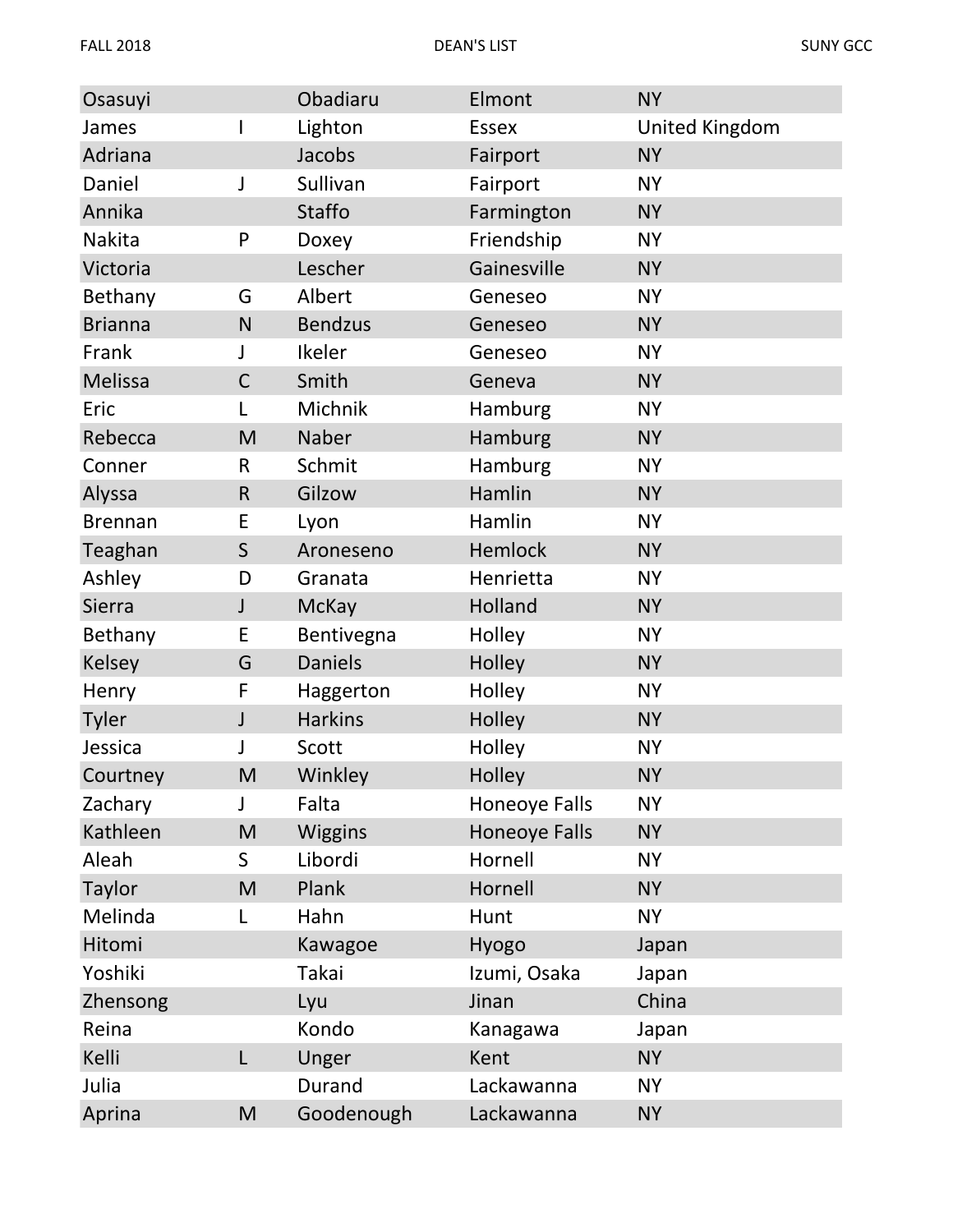| Elizabeth      | A            | Doyle           | Lawrenceville         | PA                    |
|----------------|--------------|-----------------|-----------------------|-----------------------|
| Mackenzie      | J            | Simpson         | Le Roy                | <b>NY</b>             |
| Haley          | J            | <b>Steen</b>    | Le Roy                | <b>NY</b>             |
| Kaden          | A            | Vangalio        | Le Roy                | <b>NY</b>             |
| Megan          | $\mathsf{R}$ | Webb            | Le Roy                | <b>NY</b>             |
| William        | M            | Salamone        | Leicester             | <b>NY</b>             |
| Rebekah        | L            | Johnson         | Lima                  | <b>NY</b>             |
| Emily          | $\mathsf{R}$ | Wheelock        | Lima                  | <b>NY</b>             |
| <b>Alexis</b>  | N            | Coleman         | Livonia               | <b>NY</b>             |
| Davina         | $\mathsf S$  | <b>Bolden</b>   | Lockport              | <b>NY</b>             |
| James          | A            | Czach           | Lockport              | <b>NY</b>             |
| Timothy        | J            | Czach           | Lockport              | <b>NY</b>             |
| Joshua         | D            | Fahmer          | Lockport              | <b>NY</b>             |
| Ethan          | A            | Heim            | Lockport              | <b>NY</b>             |
| Leah           | $\mathsf R$  | Weidel          | Lockport              | <b>NY</b>             |
| Samuel         | O            | Kesinro         | London                | <b>United Kingdom</b> |
| Sharbel        | E            | Simon           | Lyndonville           | <b>NY</b>             |
| Savannah       | L            | <b>Tackley</b>  | Lyndonville           | <b>NY</b>             |
| Nicole         |              | Collins         | Macedon               | <b>NY</b>             |
| Chiemi         |              | Maruyama        | <b>Matsumoto City</b> | Japan                 |
| Rosemarie      | A            | Albone          | Medina                | <b>NY</b>             |
| Ayat           | A            | Aldroobe        | Medina                | <b>NY</b>             |
| Jadon          | D            | Cameron         | Medina                | <b>NY</b>             |
| Michael        |              | Emery           | Medina                | <b>NY</b>             |
| Parker         | D            | Flynn           | Medina                | <b>NY</b>             |
| Trenton        | J            | Jones           | Medina                | <b>NY</b>             |
| Andrew         |              | <b>McKee</b>    | Medina                | <b>NY</b>             |
| <b>Brianna</b> |              | <b>Meyers</b>   | Medina                | <b>NY</b>             |
| Alyssa         |              | Root            | Medina                | <b>NY</b>             |
| Kasey          | J            | Turrell         | Medina                | <b>NY</b>             |
| Michelle       |              | <b>Stupnick</b> | Middleport            | <b>NY</b>             |
| Melissa        | L            | Curry           | <b>Mount Morris</b>   | <b>NY</b>             |
| Jordan         | L            | Tallman         | <b>Mount Morris</b>   | <b>NY</b>             |
| Mayumi         |              | Wakatsu         | Nagoya, Aichi         | Japan                 |
| Erin           |              | <b>Matthews</b> | Niagara Falls         | <b>NY</b>             |
| Ashley         | $\mathsf R$  | <b>Barclay</b>  | North Chili           | <b>NY</b>             |
| Crystal        |              | Mistretta       | North Chili           | <b>NY</b>             |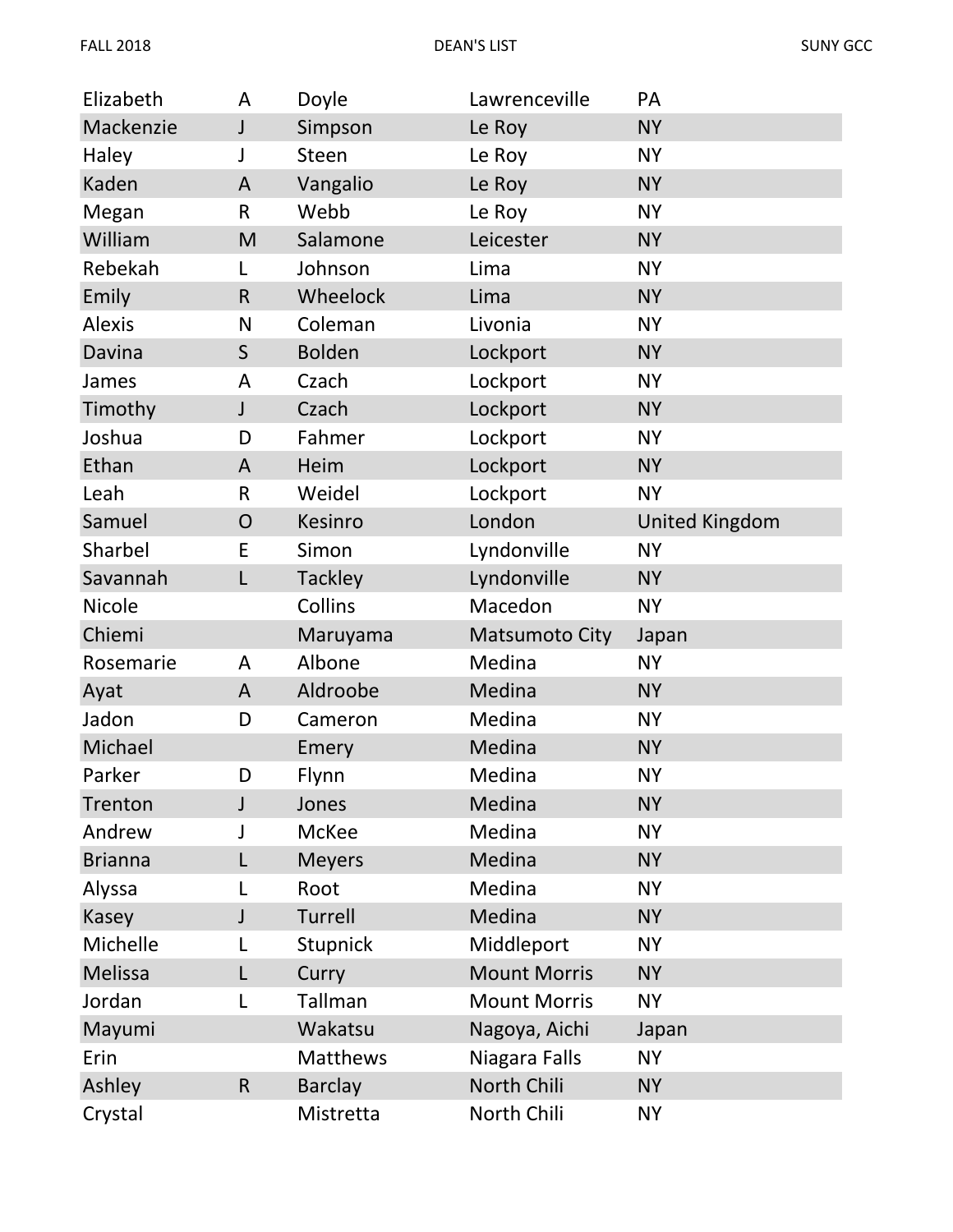| Grace           | M           | Zandrowicz      | North Java      | <b>NY</b>             |
|-----------------|-------------|-----------------|-----------------|-----------------------|
| Ross            | A           | White           | North Yorkshire | <b>United Kingdom</b> |
| Grace           | L           | Thompson        | Nunda           | <b>NY</b>             |
| Dustyn          | Τ           | Zangerle        | Nunda           | <b>NY</b>             |
| Jessica         | E           | <b>Barclay</b>  | Oakfield        | <b>NY</b>             |
| Melissa         | M           | Haacke          | Oakfield        | <b>NY</b>             |
| Ivan            | P           | Pangrazio       | Oakfield        | <b>NY</b>             |
| Fuka            |             | Hayashi         | Osaka           | Japan                 |
| Yuki            |             | Tada            | Osaka           | Japan                 |
| Jaden           | M           | Dumbleton       | Pavilion        | <b>NY</b>             |
| Jeremiah        | $\mathsf R$ | Keaton          | Pavilion        | <b>NY</b>             |
| Christopher     | J           | <b>Morris</b>   | Pavilion        | <b>NY</b>             |
| Rodrigo         | M           | Albuquerque     | PE              | <b>Brazil</b>         |
| Nimcy           | N           | Altamirano      | Perry           | <b>NY</b>             |
| Jessica         | $\mathsf R$ | Aubert          | Perry           | <b>NY</b>             |
| Lindsay         | R           | Cipolla         | Perry           | <b>NY</b>             |
| <b>Boyd</b>     | B           | Dickson         | Perry           | <b>NY</b>             |
| Marissa         | H           | <b>McClurg</b>  | Perry           | <b>NY</b>             |
| <b>Nicholas</b> | B           | Strollo         | Perry           | <b>NY</b>             |
| Robert          | L           | Middlebrook     | Phelps          | <b>NY</b>             |
| Lamar           | $\vee$      | <b>Grimes</b>   | Phoenix         | <b>NY</b>             |
| Alissa          |             | Walus           | Piffard         | <b>NY</b>             |
| Caleigh         |             | Sullivan        | Pittsford       | <b>NY</b>             |
| Alan            | E           | Alexander       | Rochester       | <b>NY</b>             |
| Maryann         |             | Allen           | Rochester       | <b>NY</b>             |
| Matthew         | A           | <b>Bleiler</b>  | Rochester       | <b>NY</b>             |
| Jacob           | $\mathsf C$ | <b>Buchanan</b> | Rochester       | <b>NY</b>             |
| Meaghan         | A           | <b>Clark</b>    | Rochester       | <b>NY</b>             |
| <b>Desiree</b>  | N           | Emslie          | Rochester       | <b>NY</b>             |
| Bethany         | A           | Faben           | Rochester       | <b>NY</b>             |
| <b>Tiara</b>    |             | Frazier         | Rochester       | <b>NY</b>             |
| Tykayila        |             | <b>Hawkins</b>  | Rochester       | <b>NY</b>             |
| Walter          |             | Hernandez       | Rochester       | <b>NY</b>             |
| Gabrielle       |             | Leonard         | Rochester       | <b>NY</b>             |
| Matthew         | $\mathsf R$ | Manley          | Rochester       | <b>NY</b>             |
| Fowizyyah       |             | McCullough      | Rochester       | <b>NY</b>             |
| Alexander       |             | Miller          | Rochester       | <b>NY</b>             |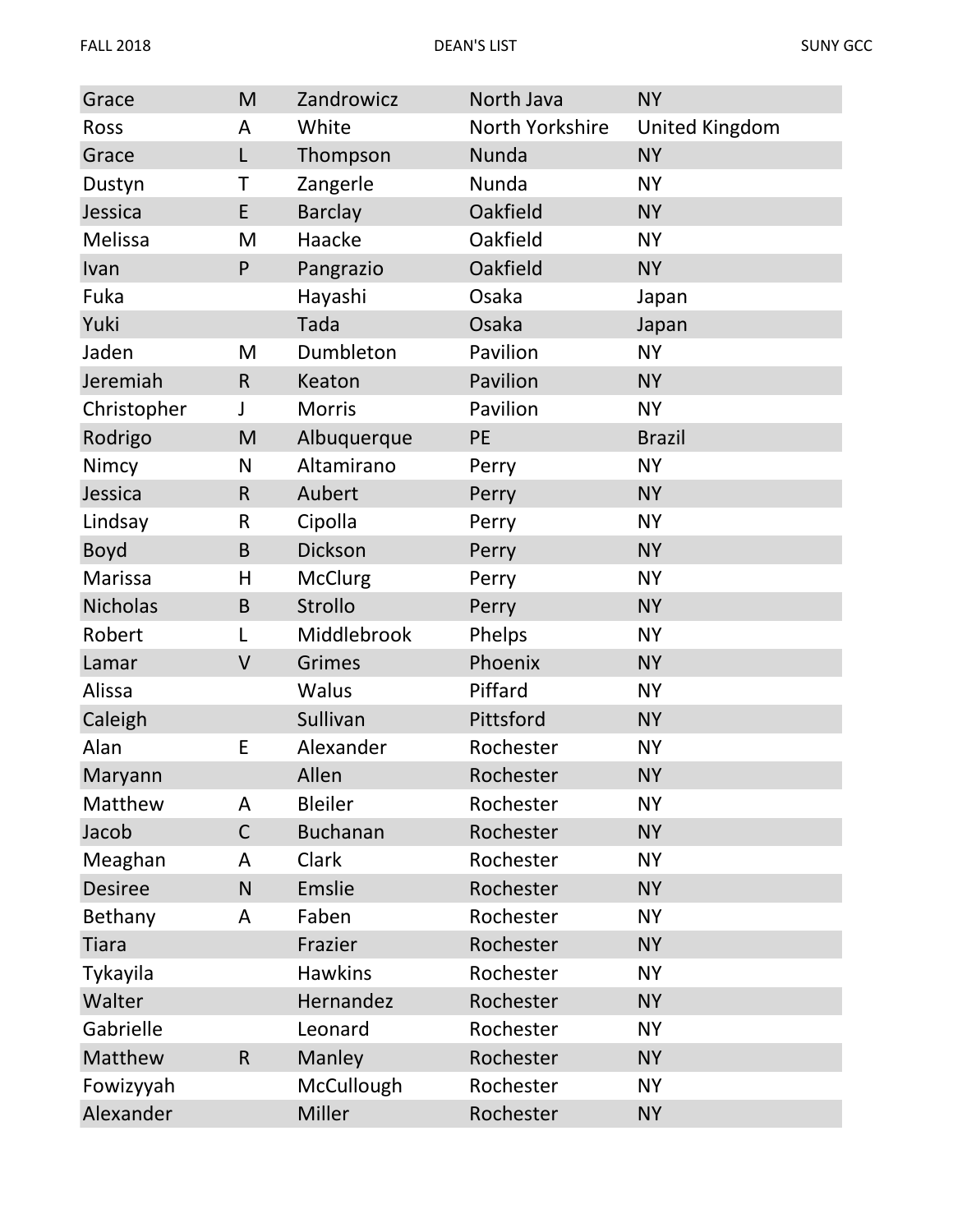| Janet          |              | Patt                 | Rochester             | <b>NY</b>     |
|----------------|--------------|----------------------|-----------------------|---------------|
| Jacquelyn      | D            | Pintar               | Rochester             | <b>NY</b>     |
| John           | G            | Roman                | Rochester             | <b>NY</b>     |
| <b>Briona</b>  |              | Siplin               | Rochester             | <b>NY</b>     |
| Michael        | W            | Trott                | Rochester             | <b>NY</b>     |
| Danielle       |              | Waters               | Rochester             | <b>NY</b>     |
| Elizabeth      | $\mathsf C$  | Whalen               | Rochester             | <b>NY</b>     |
| Falan          | $\mathsf J$  | Young                | Rochester             | <b>NY</b>     |
| Hana           |              | Sato                 | Shizuoka              | Japan         |
| Sean           | A            | Sporleder            | <b>Silver Springs</b> | <b>NY</b>     |
| Ana Carolina   |              | <b>Cerezer Pinto</b> | Sorocaba              | <b>Brazil</b> |
| Lincoln        | $\mathsf J$  | Potter               | South Australia       | Australia     |
| Elizabeth      | M            | Penkszyk             | South Byron           | <b>NY</b>     |
| Zachary        | R            | <b>Summers</b>       | South Wales           | <b>NY</b>     |
| Katie          | M            | <b>Bailey</b>        | Spencerport           | <b>NY</b>     |
| Summer         | M            | Lara                 | Spencerport           | <b>NY</b>     |
| Janet          | E            | Plucknette           | Spencerport           | <b>NY</b>     |
| Andrew         | $\mathsf C$  | Walker               | Springville           | <b>NY</b>     |
| Kelsey         | E            | Ehrhart              | <b>Stafford</b>       | <b>NY</b>     |
| Kathryn        | F            | Long                 | <b>Stafford</b>       | <b>NY</b>     |
| <b>Tatiana</b> | V            | Lee                  | Syracuse              | <b>NY</b>     |
| Emily          | E            | <b>Bonner</b>        | Varysburg             | <b>NY</b>     |
| Heidi          | M            | Anderson             | Warsaw                | <b>NY</b>     |
| <b>Trevor</b>  | $\mathsf{J}$ | <b>Buck</b>          | Warsaw                | <b>NY</b>     |
| Ethan          |              | Grawe                | Warsaw                | <b>NY</b>     |
| Hannah         | L            | Hendershott          | Warsaw                | <b>NY</b>     |
| Gabrielle      | N            | Horn                 | Warsaw                | <b>NY</b>     |
| Courtney       | $\mathsf J$  | Irwin                | Warsaw                | <b>NY</b>     |
| Farren         | N            | Jordan               | Warsaw                | <b>NY</b>     |
| Shelagh        | F            | <b>Neeley</b>        | Warsaw                | <b>NY</b>     |
| Toni           | N            | Paul                 | Warsaw                | <b>NY</b>     |
| Noah           | D            | Royce                | Warsaw                | <b>NY</b>     |
| Madyson        | К            | Coville              | Waterport             | <b>NY</b>     |
| Josiah         | E            | Finzer               | Waterport             | <b>NY</b>     |
| Andrea         | L            | Nauden               | Waterport             | <b>NY</b>     |
| Makayla        | $\mathsf R$  | Obstarczyk           | Waterport             | <b>NY</b>     |
| Miriam         |              | Smith                | <b>West Valley</b>    | <b>NY</b>     |